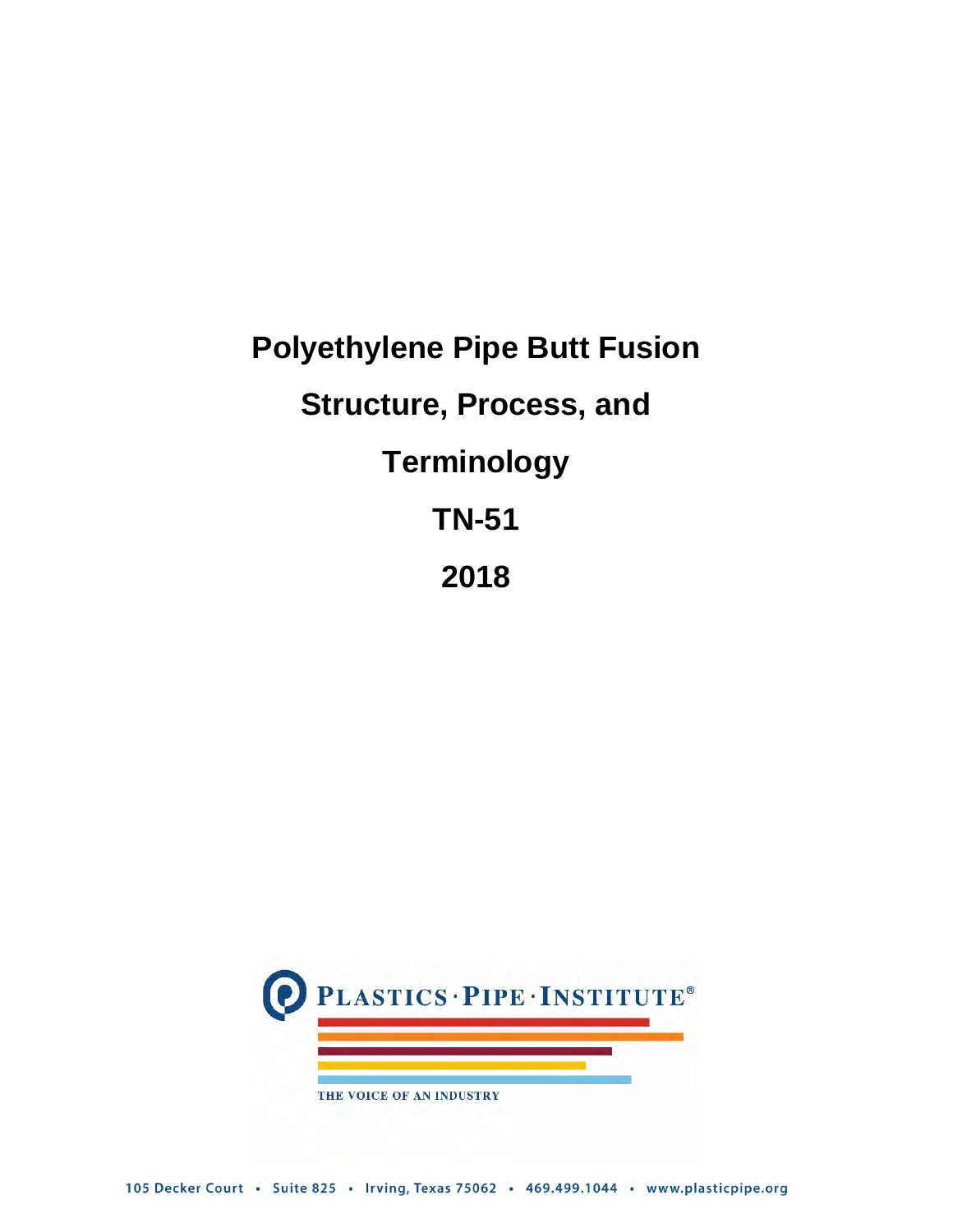#### **POLYETHYLENE PIPE BUTT FUSION STRUCTURE, PROCESS, AND TERMINOLOGY**

This report was developed and published with the technical help and financial support of the members of the PPI (Plastics Pipe Institute, Inc.). The members have shown their interest in quality products by assisting independent standards-making and user organizations in the development of standards, and also by developing reports on an industry-wide basis to help engineers, code officials, specifying groups, and users.

This report has been prepared by PPI as a service of the industry. The information in this report is offered in good faith and believed to be accurate at the time of its preparation, but is offered "as is" without any express or implied warranty, including WARRANTIES OF MERCHANTABILITY AND FITNESS FOR A PARTICULAR PURPOSE. Any reference to or testing of a particular proprietary product should not be construed as an endorsement by PPI, which does not endorse the proprietary products or processes of any manufacturer. The information in this report is offered for consideration by industry members in fulfilling their own compliance responsibilities. PPI assumes no responsibility for compliance with applicable laws and regulations.

PPI intends to revise this report from time to time, in response to comments and suggestions from users of the report. Please send suggestions of improvements to the address below. Information on other publications can be obtained by visiting the web site.

The Plastics Pipe Institute, Inc.

[www.plasticpipe.org](http://www.plasticpipe.org/)

This Technical Note, TN-51, was first issued in May 2017 and updated in August 2018.

© The Plastics Pipe Institute, Inc. 2018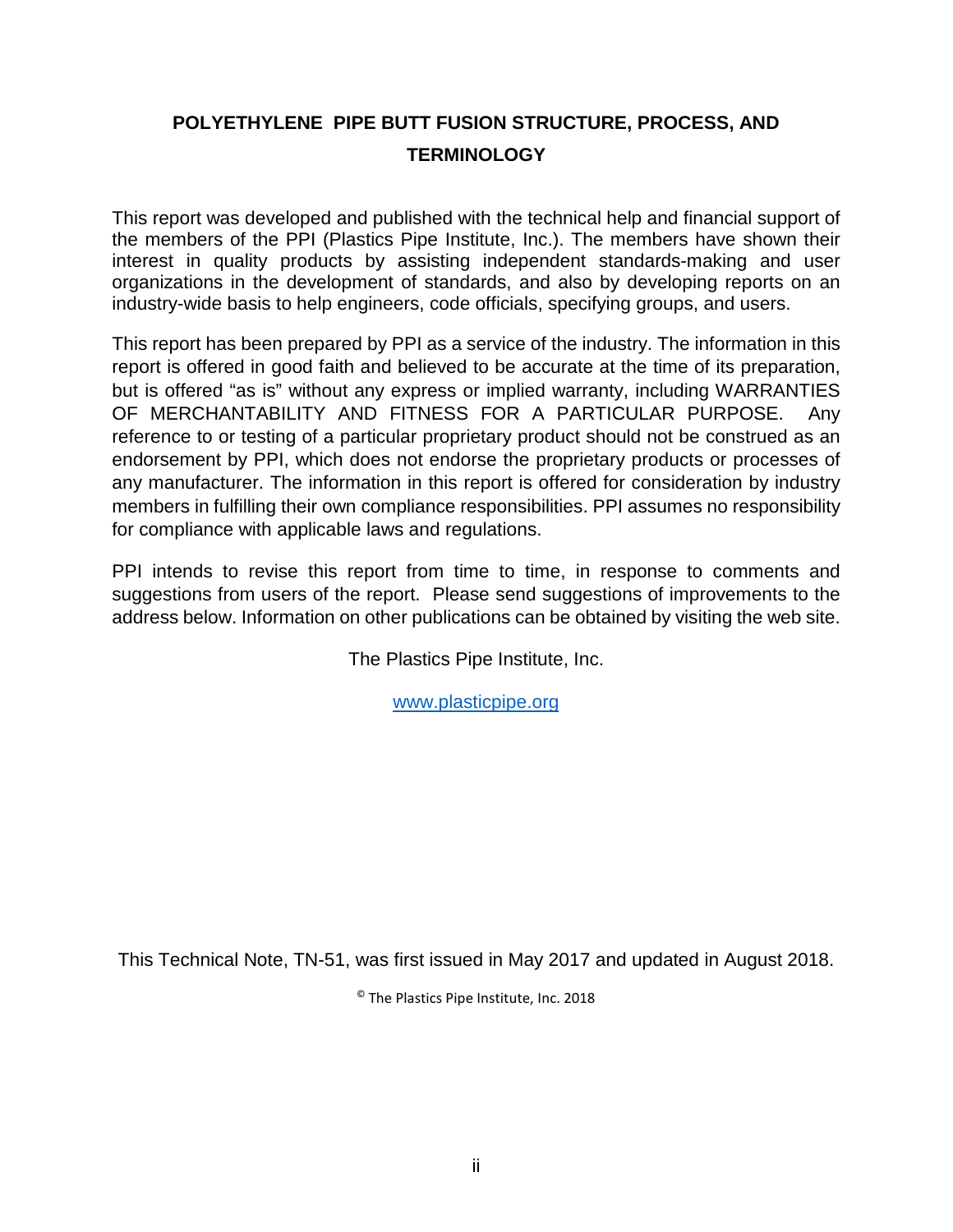# **Table of Contents**

# **List of Figures**

| Figure 1: Natural Color Polyethylene Pipe being Fused, 1959, in Caney, Kansas 1                |  |
|------------------------------------------------------------------------------------------------|--|
| Figure 2: 12-inch IPS Pipe, DR 11, Fusion Joint Cross-section (ground flat)                    |  |
| Figure 3: 12-inch IPS Pipe, DR 11, Fusion Joint Cross-section, after Heat-Reversion  4         |  |
| Figure 4: Axial Heating, Axial Conduction, Radial Melt-Flow, Plane of Co-Crystallization, Bead |  |
|                                                                                                |  |
|                                                                                                |  |
| Figure 6: Heat-Reversion Machined Pipe Wall -- 36-in IPS DR 9 PE4710 Pipe Butt-Fusion          |  |
|                                                                                                |  |
|                                                                                                |  |
| Figure A 1: Interface Upon Wetting Contact (showing polymer molecular chains)10                |  |

[Figure A 2: Autohesion Diffusion and Coalescence vanishes the interface](#page-12-1) ...............................10 [Figure A 3: Diffusion Entanglement and Co-Crystallization into one bulk solid](#page-12-2) ..........................10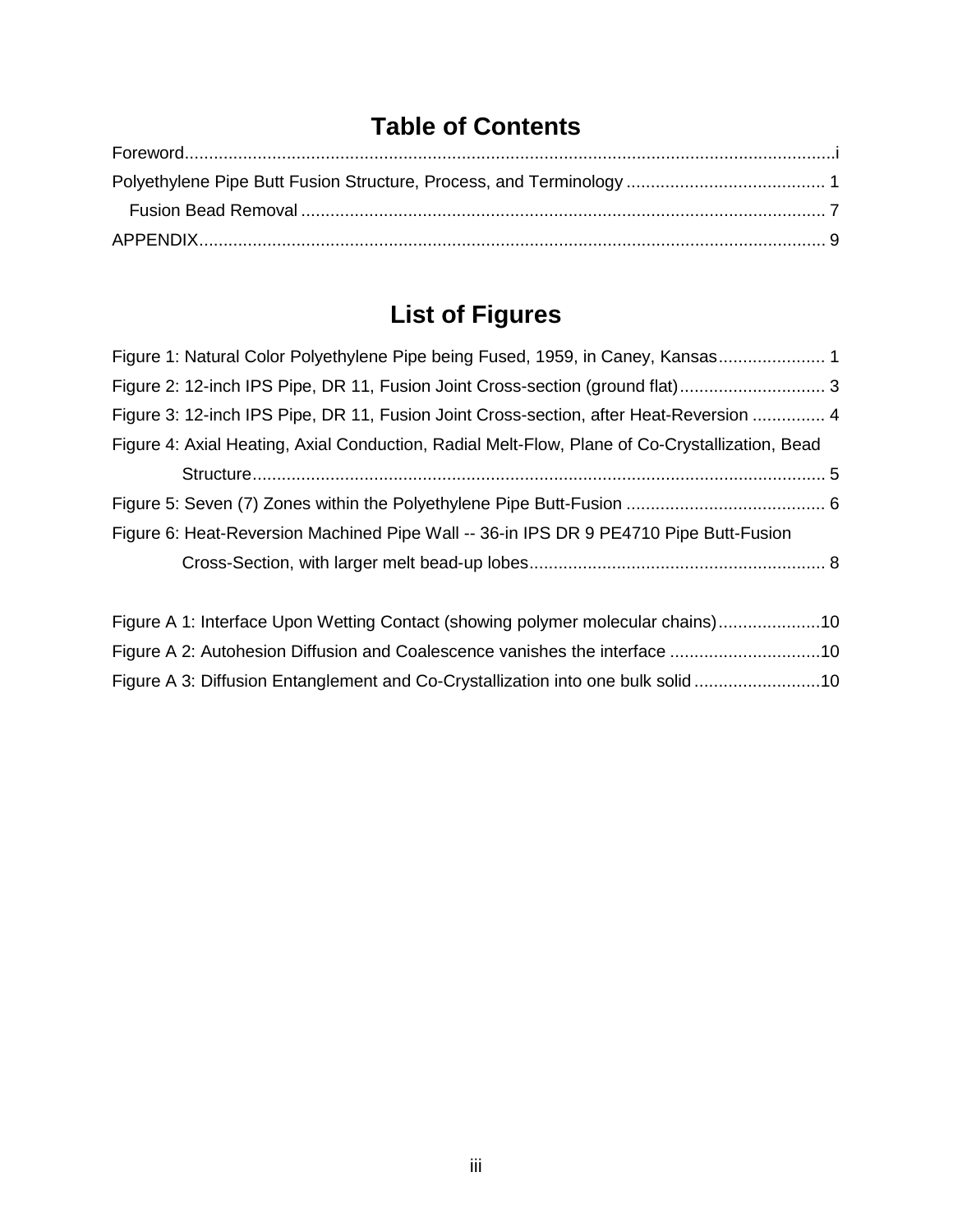#### <span id="page-3-0"></span>**Polyethylene Pipe Butt Fusion Structure, Process, and Terminology**

The purpose of this Technical Note is to impart a basic understanding of the fusion joint and its sub-structure, with the plane of co-crystallization across which the long polyethylene molecules inter-diffuse (knit together) to form the full strength joint. The roll back beads are an indication of a correctly made butt-fusion, however the actual joint is the plane of co-crystallization, which is centered between the dual beads.

Butt-Fusion of polyethylene plastic pipe was pioneered in the USA by industry 'founding fathers' among whom are Ole Larsen, Bob Weaverling, Bud Bridenstine, John Merideth, Jean Louthan, Paul Petro, and others, most of whom began extruding and fusing polyethylene pipe in 1958, as employees of Phillips Petroleum's oilfield **Dri**lling **S**pecialties **Co.** (abbreviated initials: DRISCO), which evolved into Driscopipe® in the late 1970's. Drilling Specialties Co. made the first hand operated flat-heater plate fusion machines heated by an acetylene torch with an embedded oven thermometer. Later an associate company was invited to assume the manufacture of fusion equipment so DRISCO could focus on extrusion of high density polyethylene pipe. As a result, today we all enjoy the benefit of quality fusion machines across the world.



*Figure 1: Natural Color Polyethylene Pipe being Fused, 1959, in Caney, Kansas*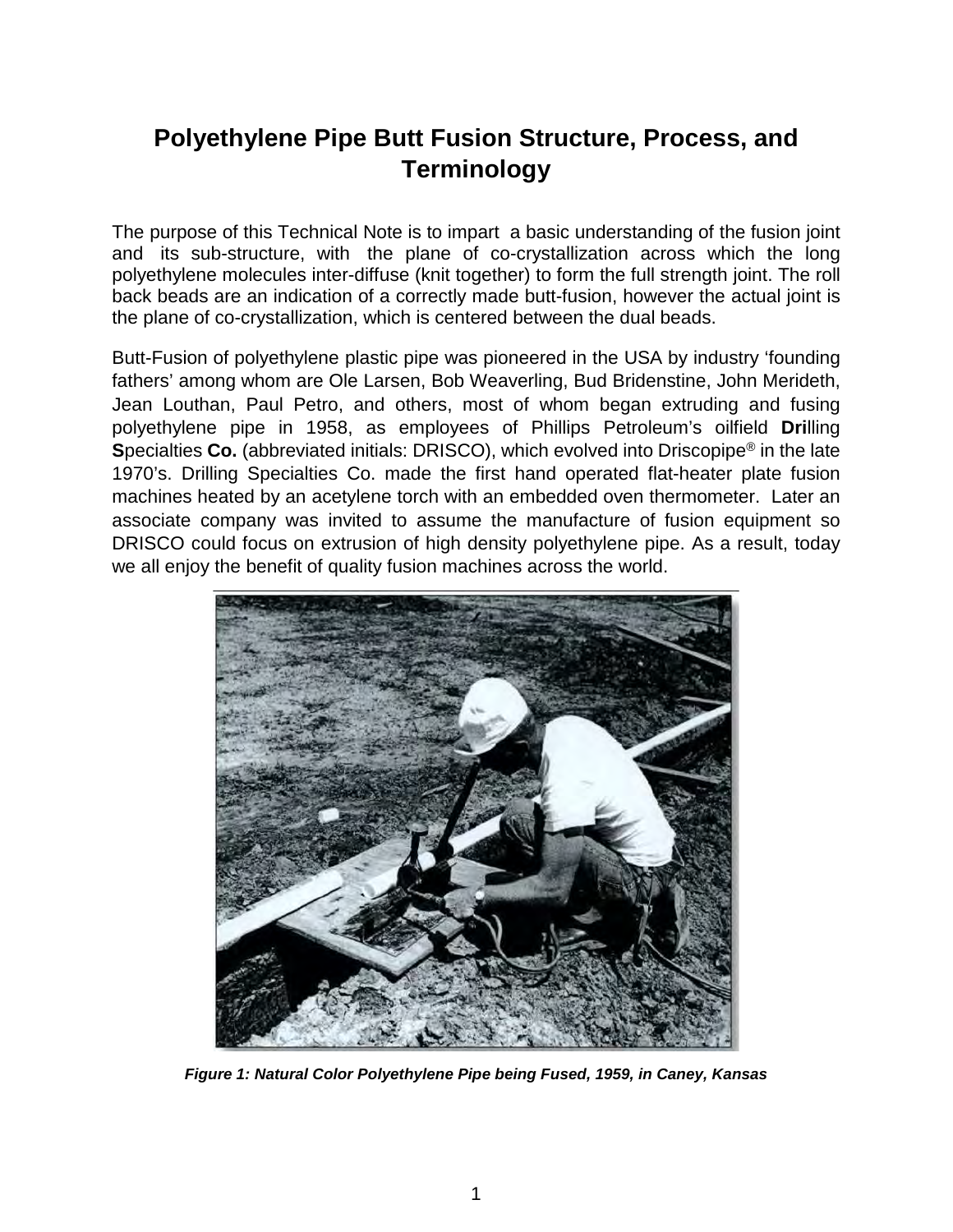The solid semi-crystalline polyethylene material melts, technically, at about 257°F, and turns into an amorphous mass of variable length molecules, thermally mobilized by the applied heat energy. As the temperature is further raised to 425°F, the polymer macro melt viscosity reduces, reflecting the increased molecular motion.

As the constant temperature heater plate is left in contact with the face of the melting pipe, the crystalline portion of the HDPE chains 'un-fold', and the melt increases in volume by 28%. This explains the reason that a circular melt-bead forms around the perimeter of the pipe end on the flat heater plate, even though the fusion machine pipe clamps are locked into position. The increase in volume has to go somewhere, so it is pushed out radially around the perimeter of the melt face. Obviously, with increasing pipe diameter and wall thickness, the melt-bead size increases. With increasing contact time, the depth of melt increases, up to a certain axial limit. In the axial direction of the pipe, there exists a distance of thermal gradient from 425°F down to 73°F, which might be a total distance or axial 'depth' of about  $\frac{1}{4}$  inch to  $\frac{1}{2}$  inch, depending upon the pipe diameter and wall thickness. From the melt face at 425°F along a short distance, the temperature drops to its crystallization / solidification temperature, at which point the polyethylene is molten on one side and hot, but solid, on the other side; from there further along the axis of the pipe away from the heated end, the temperature drops to ambient temperature.

The flow viscosity of the polyethylene 'melt' is a function of its temperature. The 425°F polyethylene melt flows more easily than at 350°F, than at 280°F. At 240°F, the polyethylene is malleable, but solid, and does not 'flow'. So, when the two melt faces are co-joined with axial force, the HDPE pipe face melt volume flows radially until the axial force, from the increasingly viscous flow resistance of the variable temperature melt depth, equals the applied hydraulic force. From there, the hydraulic pressure remains applied and the clamps moveable, to compensate for additional axial thermal contraction as the hot melt mass thermally contracts during cooling. If the clamps became 'locked' after initial bead formation, the thermal contraction of the melt volume could pull the interface apart, partially or totally; so the clamps have to move with the axial melt shrinkage.

[Figure 2](#page-6-0) illustrates the cross-section of a 12-inch IPS DR 11 fully formed flat heater plate butt-fusion's outer (top) and inner (bottom) beads. The OD bead is typically 'tight' to the OD of the pipe, because the outward radial melt flow is formed in tension, which tends to pull the melt bead 'backwards' to the pipe OD. The ID bead melt flow is formed in circumferential compression as its formation decreases the ID, which tends to push the bead 'off' the ID pipe wall. In larger pipe diameters and thick pipe walls, for example, the ID melt bead formation will flow radially to the ID and may not lie completely back against the ID pipe surface.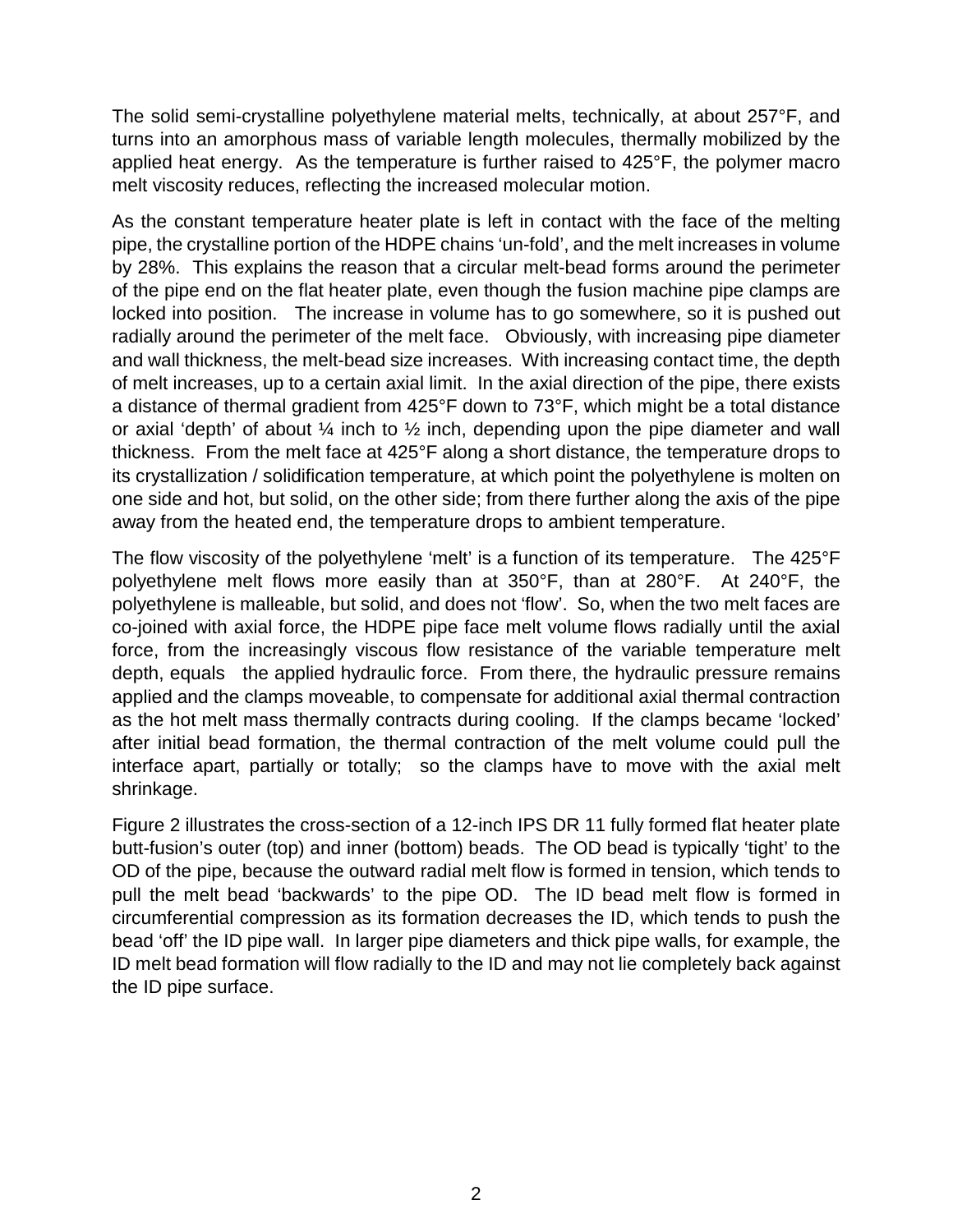

*Figure 2: 12-inch IPS Pipe, DR 11, Fusion Joint Cross-section (ground flat)* 

[Figure 3](#page-6-0) illustrates the same 12-inch IPS DR 11 butt-fusion joint cross-section, which has been subjected to mild '**heat-reversion'**. Heat reversion is a process of slowly applying hot gas, in a specific temperature range, to the fusion joint cross-section surface to relax the molecular flows, enabling them to reveal their flow pattern. [Figure 3](#page-6-0) shows clearly the center plane of co-crystallization across which the faces of the two pipe ends molecularly entangle into each other by contact diffusion and thermal mobility.

The thickness of the plane of co-crystallization is in the range of 25 to 50 microns thick (0.001 to 0.002 inches), which is approximately the limit of the inter-molecular diffusion depth at melt temperature.

In Figure 3, the plane of co-crystallization is "**THE JOINT**", the co-joining of the two ends. The melt flow and melt beads are an artifact of the whole process, but they are not the "THE JOINT".

[Figure 3](#page-6-0) also clearly reveals the boundary plane separating the melted region from the solid pipe wall. The mass between the plane of un-melted, solid pipe wall and the plane of co-crystallization is the **melt-flow-zone** (MFZ).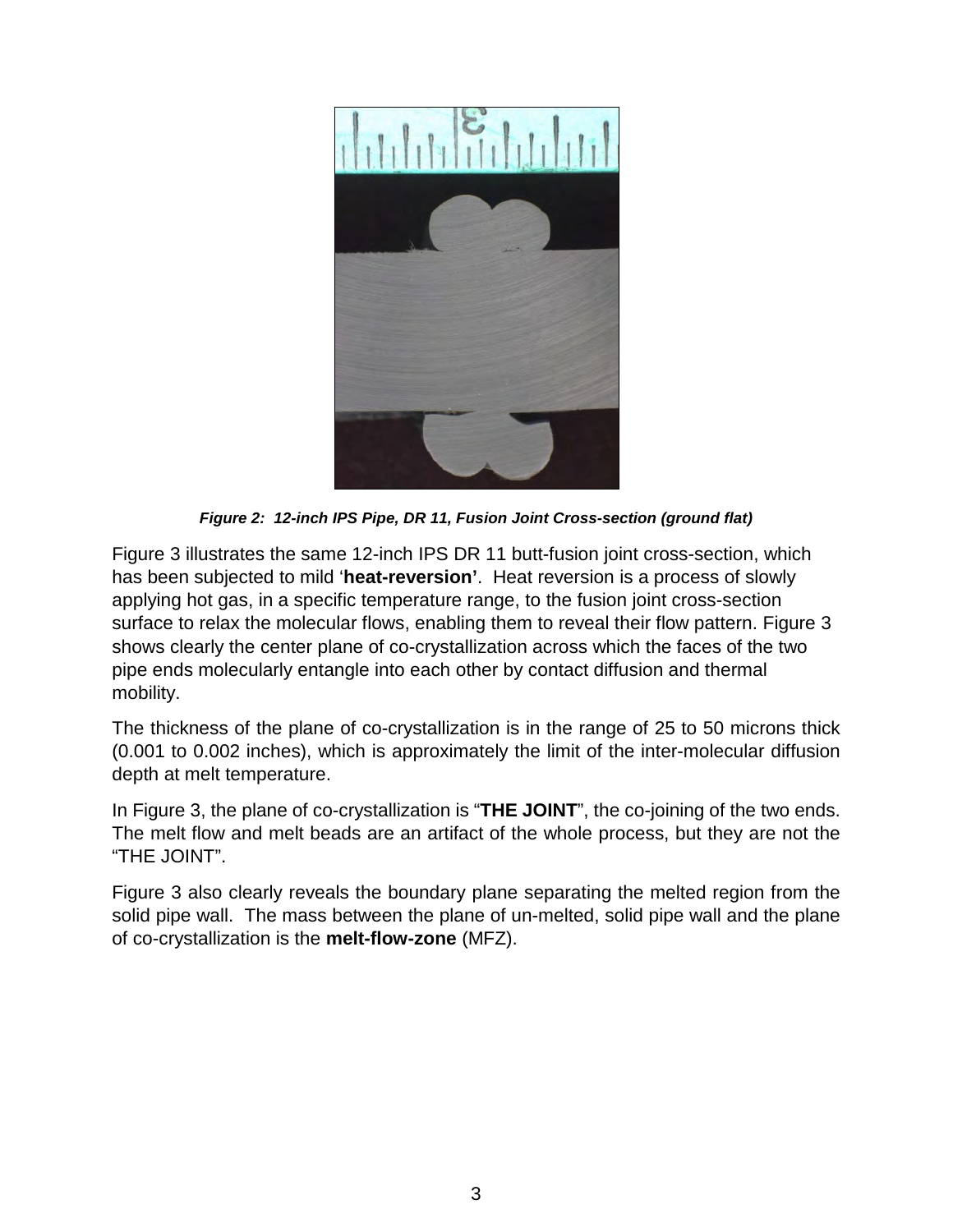

*Figure 3: 12-inch IPS Pipe, DR 11, Fusion Joint Cross-section, after Heat-Reversion*

<span id="page-6-0"></span>Assume for a moment, that the pipe wall thickness can be separable into an outer 1/3rd, a middle or center 1/3rd, and an inner 1/3rd. [Figure 4](#page-7-0) illustrates that the fusion-joint's plane of co-crystallization is formed from the center third (the middle) of the pipe wall thickness.

By following the colored lines of the layered pipe wall cross-section, one can see that the outer bead is formed from the outer one-third of the pipe wall facial melt volume; the inner bead is formed from the inner one-third of the pipe wall facial melt volume, and the fusion-joint line of co-crystallization is formed from the radial flow of the middle one-third of the pipe wall. The face of the 'central third' is radially stretched in diameter (like piedough being rolled out into a larger diameter). Across this hot, radially stretched facial plane, the hot mobile molecules on each pipe end come into intimate contact under axial pressure, such that the molecular van der Waals' force pull the molecules from the two faces together (molecular wetting). Thereafter, the long-chain HDPE polymers wiggle and virtually diffuse into each other (like salt crystals diffuse into water), gradually slowing in mobility and motion as they reach maximum diffusion penetration depth. As the thermal conduction of the near-by cooler, solid-pipe draws heat away from the melt, the solidification process advances forward to the plane of co-crystallization. Within the melt-flow-zone, when the temperature drops below about its crystallization temperature, the solidification process is complete and molecular diffusion entanglement stops.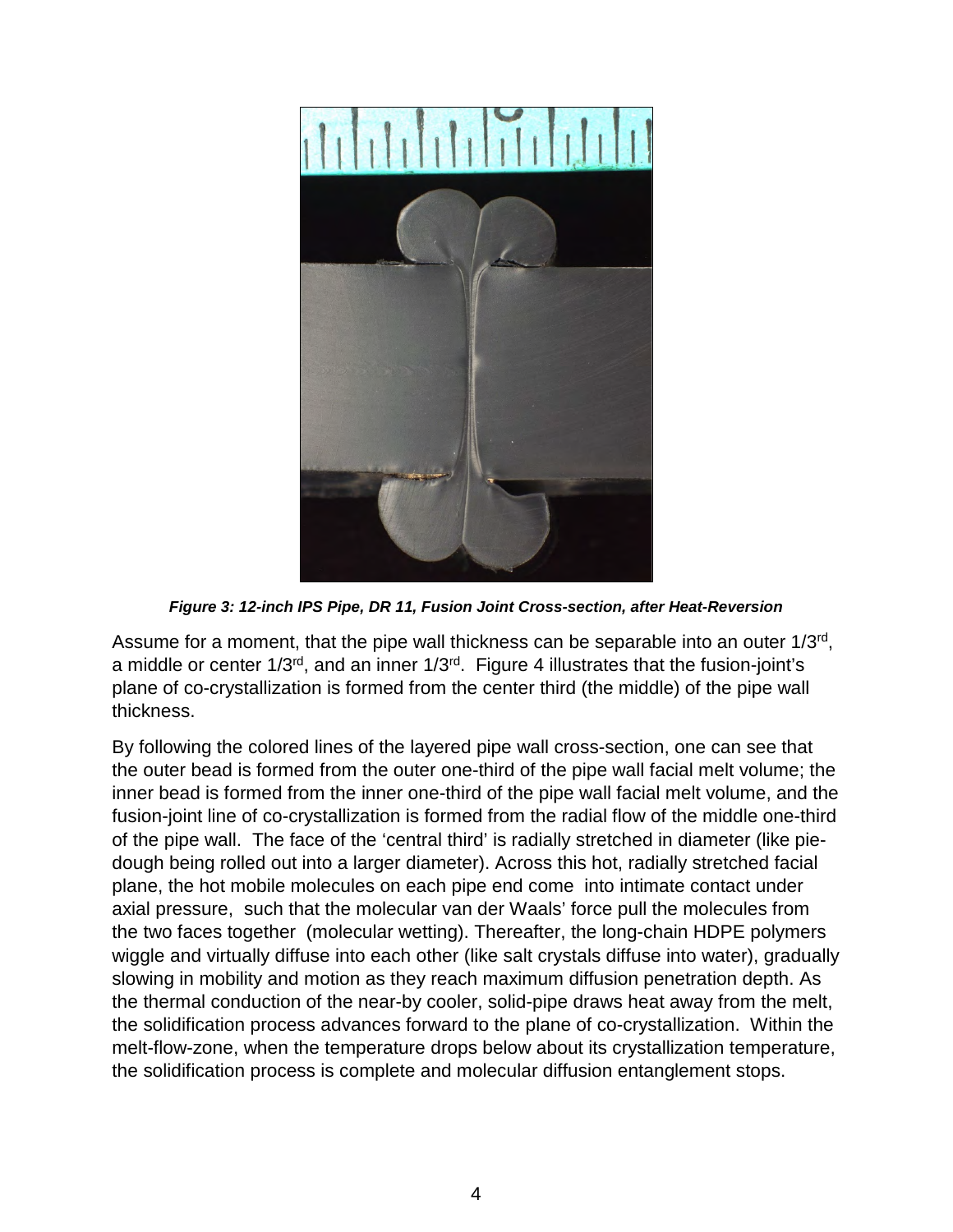

*Figure 4: Axial Heating, Axial Conduction, Radial Melt-Flow, Plane of Co-Crystallization, Bead Structure*

<span id="page-7-0"></span>Intermolecular diffusion and entanglement is a time and temperature driven function. Temperature mobilizes molecular 'wiggling' because of the heat energy imparted into the molecule. Heat is a reflection of molecular motion. Time is required for all the molecules to find 'holes' into which the molecule can fit and slip, sort of like a bundle of worms moving over each other. It takes time to wiggle between each other to make forward progress. Outside of normal fusion parameters and best practice, when the 'cool' zone of the melt-solid pipe-wall boundary is forcibly moved forward with excessive force or pressure against the interfacial plane of co-crystallization, this action radially squeezes out most of the melt volume into the melt bead, leaving little residual heat between the pipe ends, and the cool pipe end zone rapidly sucks the reduced latent heat from the interfacial diffusion layer, quenching the temperature and rapidly solidifying the cocrystallization plane prior to the time required to achieve maximum diffusion entanglement depth, such that a 'non-fusion' joint is formed.

NON-FUSION: an un-acceptable, rejectable polyethylene pipe joint formed outside of the standardized fusion specification parameters and procedures, which results in insufficient cohesive entanglement throughout the 'plane of co-crystallization' because of insufficient interfacial diffusion (due primarily to abbreviated time to solidification), either of the numbers of molecules or of depth of molecular inter- penetration , or both, of the HDPE molecular chains across the interfacial boundary into the opposing melt face, which results in less than acceptable properties, performance characteristics, or longevity.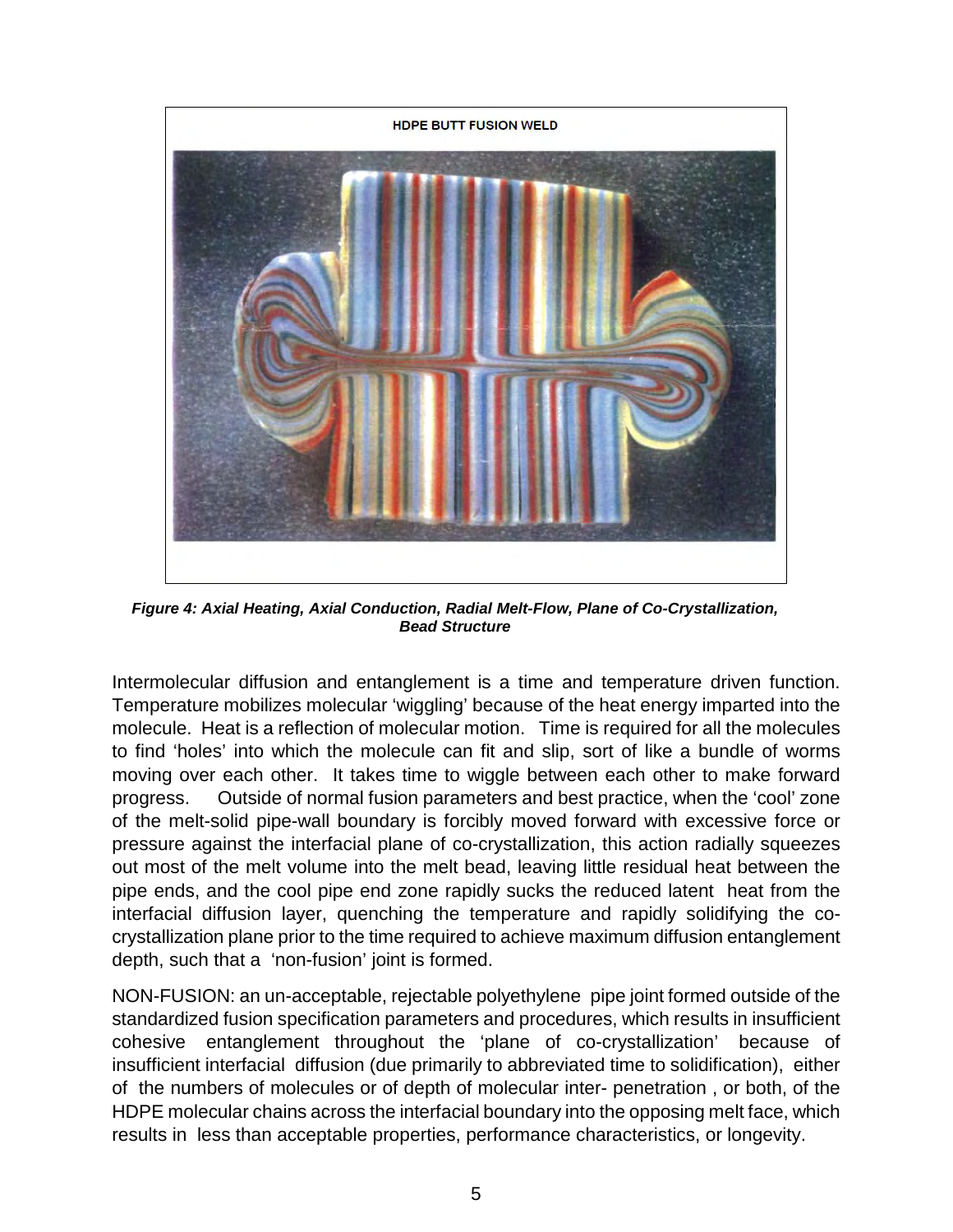The strength or fracture resistance of an HDPE pipe-wall fusion joint is assumed to be dominated by the "n" number of molecules which diffuse across the interface during the fusion process prior to cooling crystallization. The number of effective crossings per unit area of coalesced interface, after equilibrium contact conditions have been reached, is a significant parameter. An effective crossing is defined as a polymer chain which contributes to fracture resistance through either chain scission or viscoelastic dissipation. Specifically, the strength of the joint is equal to the total energy required to either fracture all the molecular chains and/or to pull these molecules out of the "tube" created by their surrounding physical entanglements and back across the interface. The greater the number of effective molecular crossings, the longer the molecule, or the deeper the interpenetration distance, the greater will be the resistance to joint fracture.

[Figure 5](#page-8-0) diagrams the seven zones in the well-made polyethylene pipe fusion joint. This figure was developed from the fusion joint of 36-inch IPS DR 9 polyethylene pipe (ref: [Figure 6](#page-10-0) pipe wall), used to convey 'essential cooling water' to a nuclear power plant steam turbine's condenser.



<span id="page-8-0"></span>*Figure 5: Seven (7) Zones within the Polyethylene Pipe Butt-Fusion*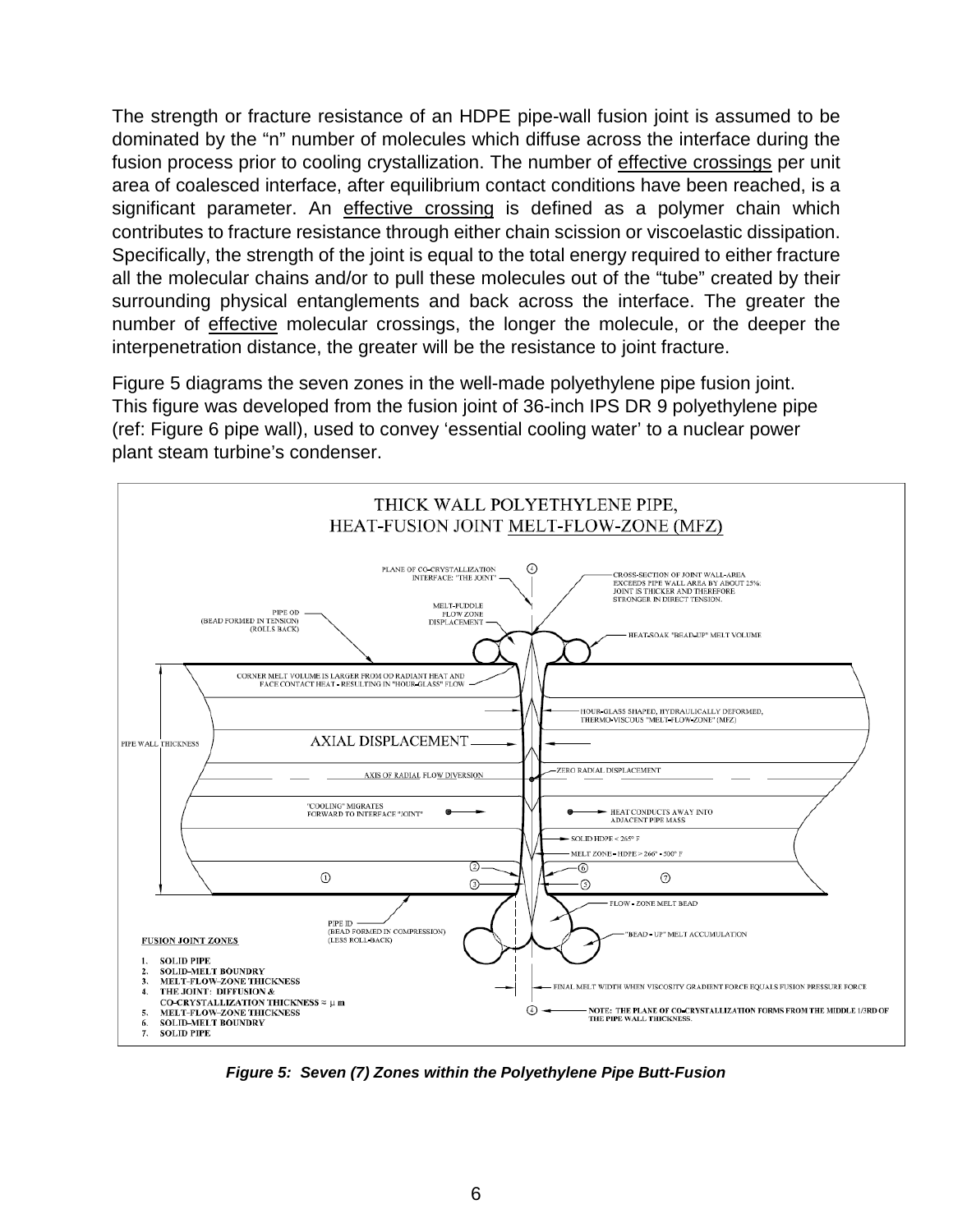#### <span id="page-9-0"></span>**Fusion Bead Removal**

As illustrated in Figure 3, the melt-flow zone's external (OD & ID) roll-back beads are artifacts of the fusion joining process. The actual **'JOINT'**, is the coalesced zone, scientifically referred to as the circular "plane of co-crystallization" or "line of cocrystallization", made visible as the 'center-line' of a HDPE pipe fusion which has undergone "heat reversion". The roll-back beads are 'excess material' which do not contribute to the fusion joint's tensile strength.

Roll-back OD and ID beads may be smoothly and properly removed, by various mechanical means (router, planning device, skiving knife, bead trim tool, etc.) provided their removal does not trim the root of the co-joined beads below the surfaces of the adjoining pipes (i.e.: does not reduce the interfacial fusion area to less than the adjoining pipes' maximum contact wall area). Commercial bead removal tools are available and are the preferred method of bead removal. If bead removal is to occur, it should not be performed until sufficient cooling has occurred to prevent the resulting root of the cojoined beads shrinking below the surfaces of the adjoining pipes. Removal of the fusion bead with power grinders or sanders is not recommended.

Proper bead removal does not affect the mechanical strength of the fusion joint. Fusion joint beads are seldom removed in North America. Circumstances for bead removal, in North America, are typically associated with compressed HDPE tubular liners within steel pipe, food processing, fish farming, tight sidewall fusion or sidewall electro-fusion saddles, etc. In these scenarios, removal of internal and external beads has been practiced for over 40 years.

**Unintentional bead removal**: Partial bead removal from pipe and fittings by force encountered during installation, insertion, construction, buried, pipe inserting, HDD, etc., does not affect the joint's integrity and strength, as the roll back beads are excess meltflow material formed outside of the actual joint between the fused pipes' OD and ID.

Note: In certain cases like stub-ends with bolt-rings, tight fabrication fusion beads must be trimmed where commercial beads removal tools will not work in the confined space. A very sharp hand skiving blade tool with rounded front tool may be used with extreme care, tangent to the pipe OD, so as to minimize possible gouge to the pipe OD, and provided the bead removal does not trim the root of the co-joined beads below the surfaces of the adjoining pipes (i.e. does not reduce the interfacial fusion area to less than the adjoining pipes' maximum contact wall area). Holding the skiving knife or cutting device in a proper manner to mitigate potential damage to the pipe surface is of utmost importance. Successful hand trimming can and has been done in the past with proper tooling modifications, training, and careful use.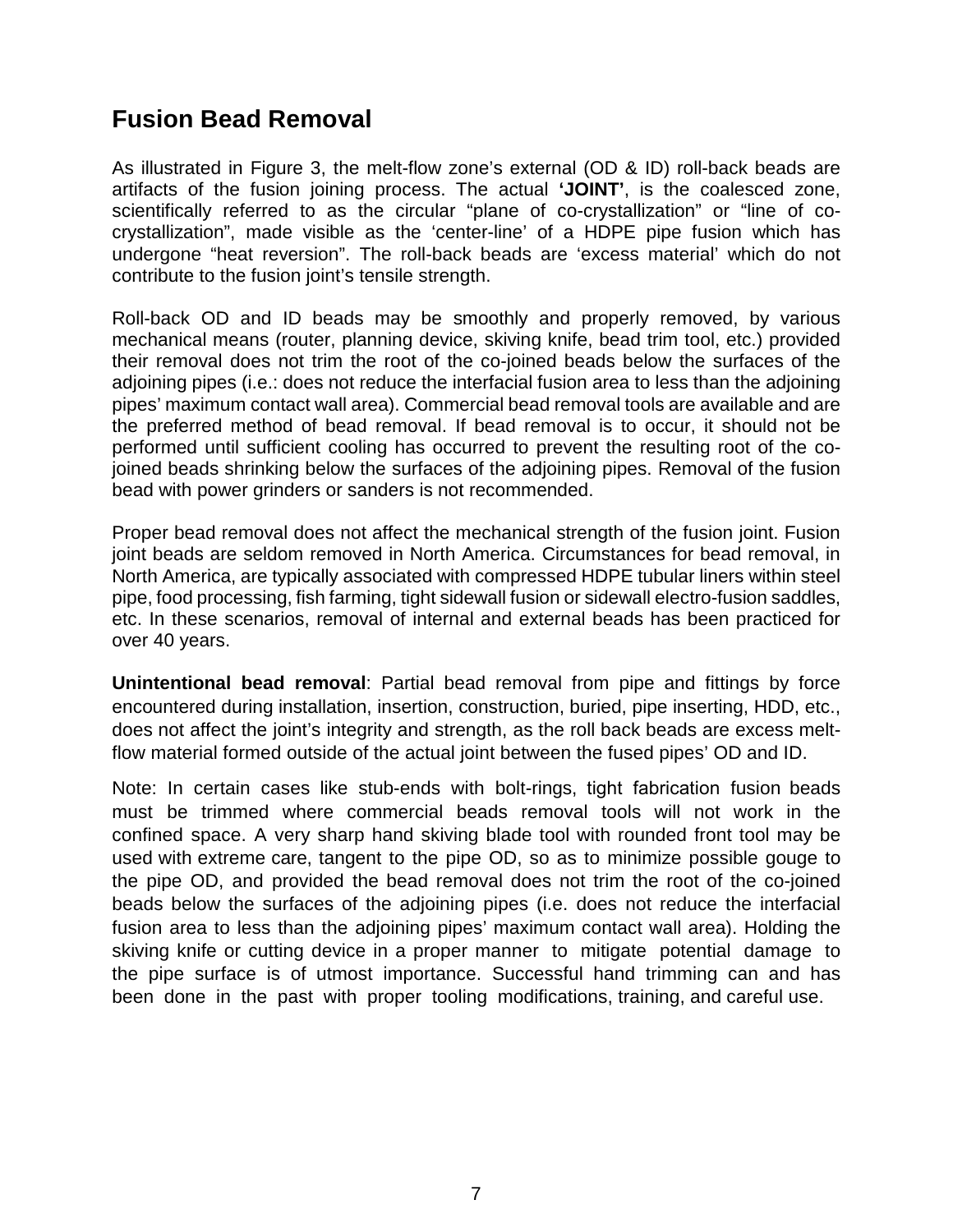<span id="page-10-0"></span>

*Figure 6: Heat-Reversion Machined Pipe Wall -- 36-in IPS DR 9 PE4710 Pipe Butt-Fusion Cross-Section, with larger melt bead-up lobes*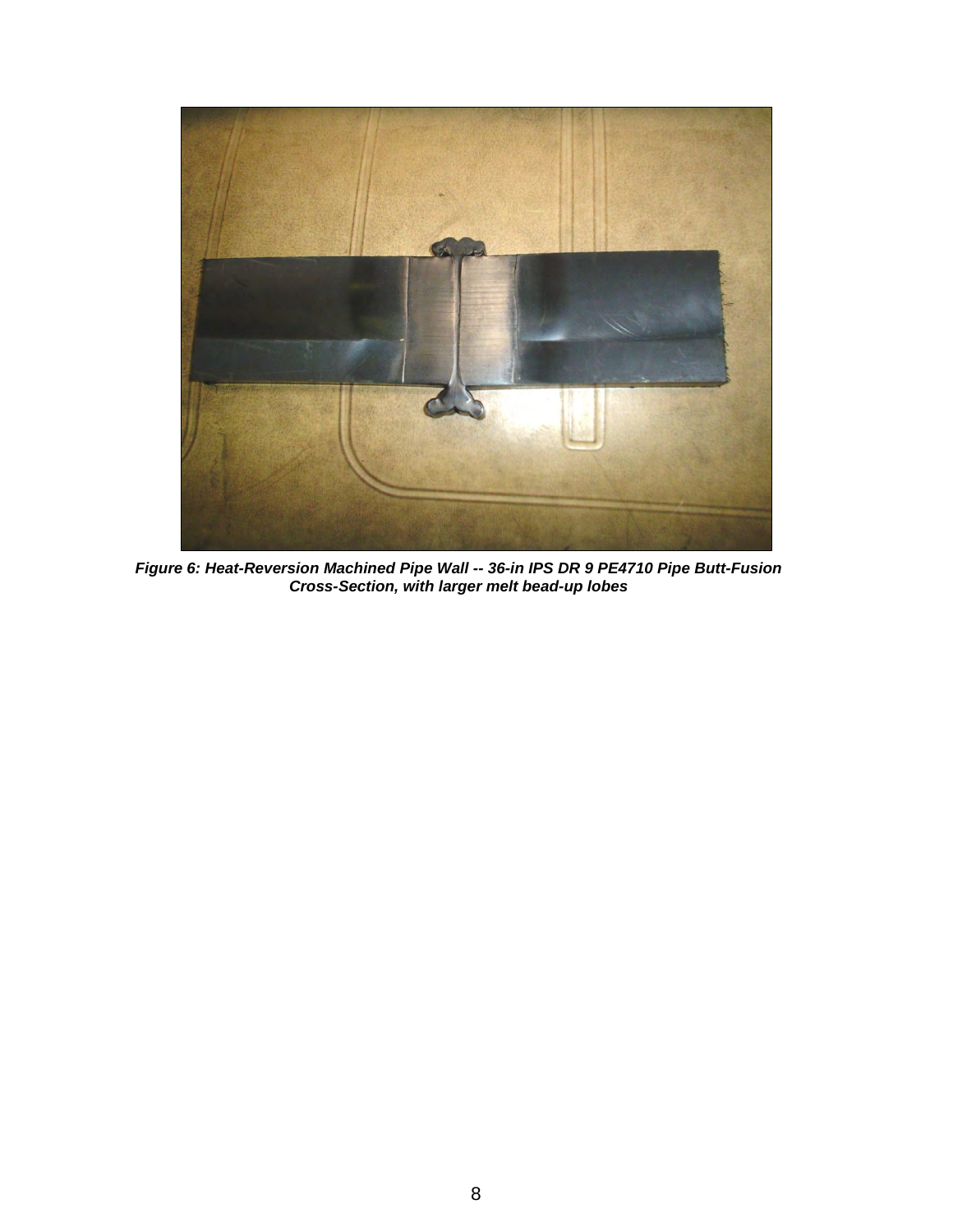### **APPENDIX**

<span id="page-11-0"></span>Autohesion is the spontaneous self-adherence and bonding by molecular diffusion and migration, of two adjacent surfaces of the same material, without the use of an adhesive. Autohesive materials diffusion bond only to themselves. Pipe Grade HDPE polymer is an autohesive material.

To form the autohesion bond during HDPE pipe wall fusion, the polyethylene must be able to flow and coalesce after contact. It is a three-stage process. 1. In the first stage, wetting must be initiated. This is enhanced by surface preparation such that the surface is smooth so the maximum number of molecules can come into intimate contact between the two surfaces. 2. In the second stage, progressive molecular contact is realized as the mating surfaces flow together under the action of attractive molecular forces and applied pressure. 3. In the third stage, coalescence takes place by vanishing of the boundary between the two surfaces due to self-diffusion with molecular chain entanglement, which is the basis for autohesion theory established by Voyutskii and Vasenin. (Ref: 1, 2)

Complete coalescence is time dependent; it occurs primarily in proportion to the rheological viscosity and mobility of macromolecules and/or their segment lengths. Coalescence is accomplished by diffusion movement of macro-molecules (macrobrownian movement) or their segments (micro-brownian movement). Coalescence of two surfaces into one solid involves a limited migration distance for molecular diffusion; there is a limit on the possible distance for diffusion of polyethylene molecules from one surface into another, based on the degree of temperature induced molecular mobility, molecular chain length or chain segment length, inter-and intra-chain free-volume "tubes" or void space, path-way tortuosity, adsorption, van-der-Waals hydrogen-bonding attraction force , flow agitation, contact pressure, etc.… The self-diffusion coefficient of linear molecular chains varies inversely with molecular weight. In broad molecular-weight polyethylene, the shorter chains will tend to inter diffuse more rapidly than long ones. With sufficient time above the melt temperature, the interpenetration distance increases to its limit, and eventually the original contact faces vanish and the zone becomes indistinguishable from the bulk material as the molecules become fully entangled as one solid.

Once the optimum thickness of coalescence of melted HDPE is achieved, the HDPE molecular bonding is solidified by natural cooling crystallization into the semi-crystalline form of HDPE at room temperature.